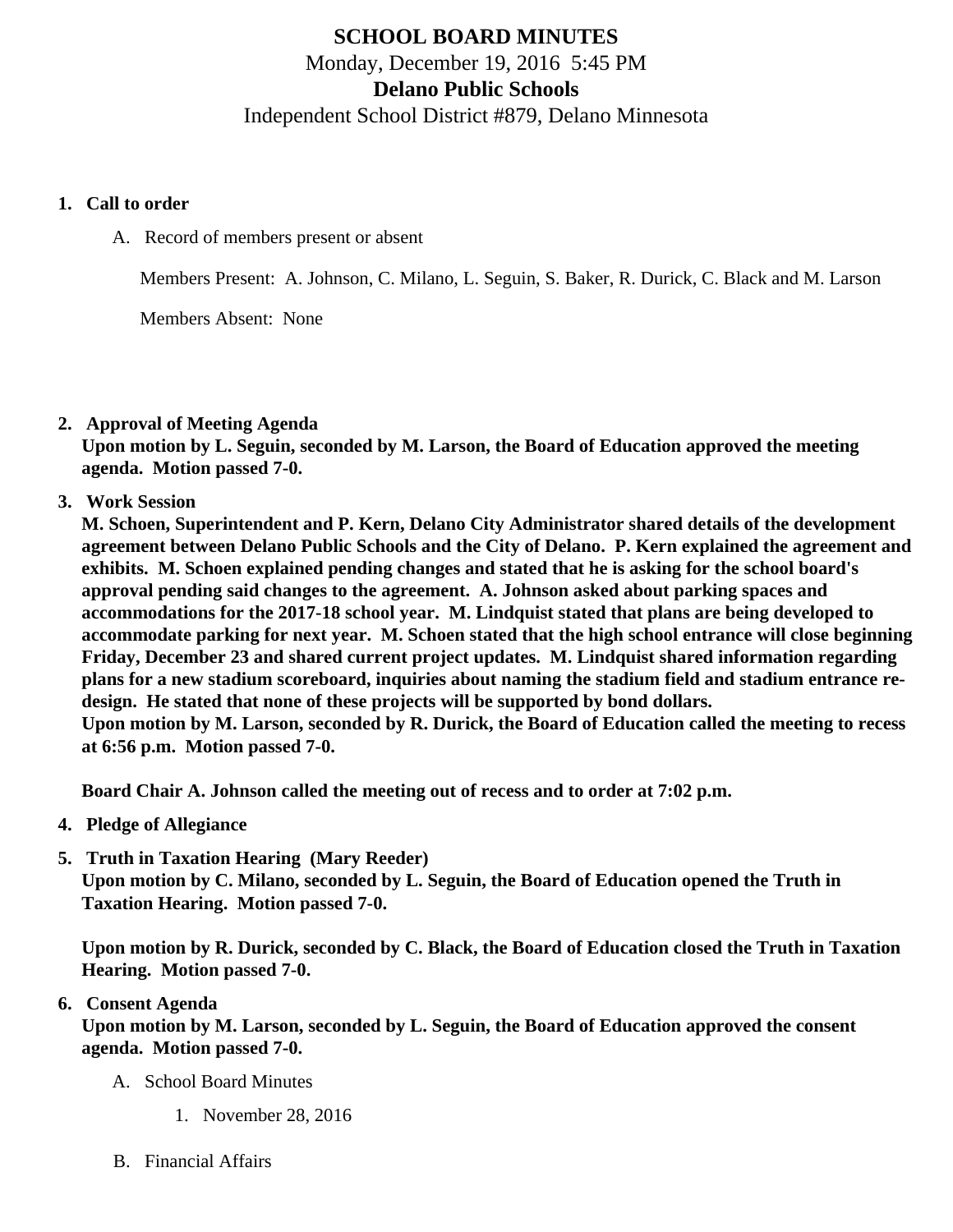- 1. [Current Budget Status with Year-to-Date Adjustm](/docs/district/Business_Office/Budget_Report_Dec_2016.pdf)ents
- 2. [Investment Transactio](/docs/district/Business_Office/Investment_Schedule_November_2016.pdf)ns
- 3. [Construction Bond Investment Transacti](/docs/district/Business_Office/Bond_Investment_schedule_Nov_16.pdf)ons
- 4. [Wire Transfer](/docs/district/Business_Office/Wire_Transfers_November_2016.pdf)s
- 5. [Minnesota Liquid Asset Fun](/docs/district/Business_Office/LAF_November_2016.pdf)d
- 6. [Cash Repo](/docs/district/Business_Office/Cash_Report_November_2016.pdf)rt
- 7. [Revenue Report by Fu](/docs/district/Business_Office/SCHOOL_BOARD_REPORTS_-_REVENUE_BY_FUND_TOTAL__(Date__6_2017).pdf)nd
- 8. [Expense Report by Fu](/docs/district/Business_Office/SCHOOL_BOARD_REPORTS_-_EXP_BY_FUND_TOTAL__(Date__6_2017).pdf)nd
- 9. [Expense Report by Progra](/docs/district/Business_Office/SCHOOL_BOARD_REPORTS_-_EXPENDITURES_BY_PROGRAM__(Date__6_2017).pdf)m
- 10. [Expense Report by Obje](/docs/district/Business_Office/SCHOOL_BOARD_REPORTS_-_EXPENDITURES_BY_OBJECT__(Date__6_2017).pdf)ct
- 11. [List of Bills Presented for Payme](/docs/district/Business_Office/DETAIL_OF_MONTHLY_BILLS_PRESENTED_FOR_PAYMENT_(Dates__11_01_16_-_12_31_16).pdf)nt
- 7. [Resolution for Acceptance of Gifts](/docs/district/Business_Office/Resolution_for_Acceptance_of_Gifts_12.19.16.pdf) Upon motion by C. Milano, seconded by L. Seguin, the Board of Education approved the Resolution for the Acceptance of Gifts. Motion passed 7-0.
- 8. [Personnel Matters:](/httpd/108.61.242.74/www.delano.k12.mn.us/html/ /docs/district/Business_Office/12.19.16.pdf) Upon motion by R. Durick, seconded by M. Larson, the Board of Education approved the personnel matters. Motion passed 7-0.
- 9. Public Comment: None
- 10. Administrative Reports
	- A. Superintendent

M. Schoen reported that the district referendum bidding process was complete. He added that the district is close to completion on the elementary addition, both projects at the community education building should be complete by end of February, field work has been prepped with completion slate for spring 2017. He added that the intermediate school work is ongoing, secondary building redesign will begin over winter break with the entrance to the high school to close beginning Friday, December 23. M. Schoen stated that all students, staff and community members should enter through the middle school doors while work is being done to make the entrance and offices to the secondary building a secure entrance. The re-design projects for the secondary building will be completed in phases.

M. Schoen shared a community education update for D. Johnson, who was absent. He reported that the community education brochure will be mailed on December 23. He added that community education will offer a book discussion on the new Thomas Friedman book, "Thank You for Being Late." M. Schoen reported that community education recieved a \$2400 grant from the Central Minnesota Arts Board for the 2017 Concerts in the Park series. He added that community education classes begin the week of January 9, early childhood screening dates are posted for winter/spring, Tiger Kids Club is accepting new students, and three new RISE programs will be offered this winter/spring.

B. Principals: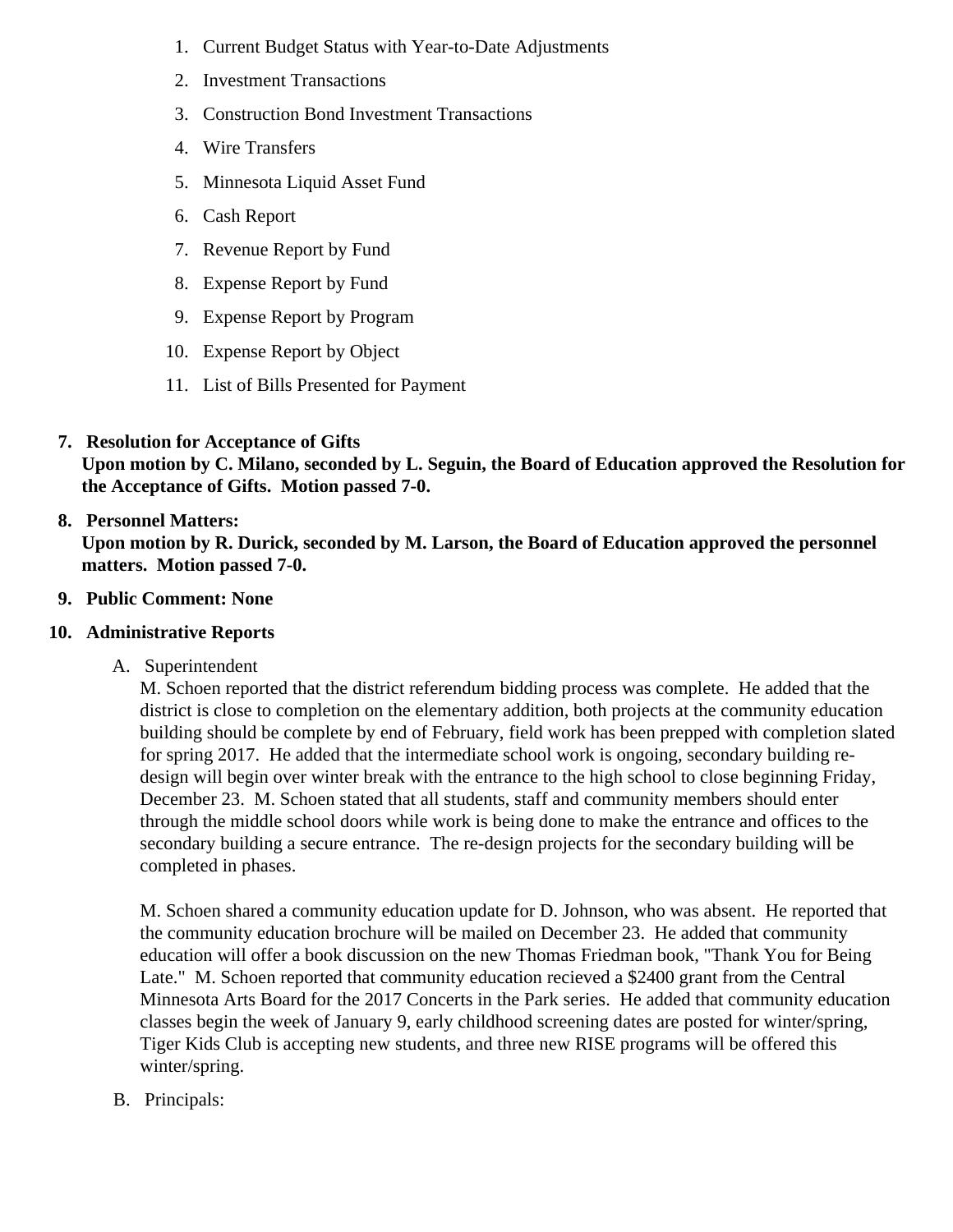#### 1. Mr. Voight

B. Voight reported a communication was emailed to parents regarding conference date and time change. He added that date/time change was due to parental feedback from fall conferences. B. Voight stated that a conference tip sheet will be emailed to parents at the beginning of January. He stated that parents will also receive information about Winter Activity Day. B. Voight reported they continue to work on the School Improvement Plan and FAST testing results will be forthcoming at the next school board meeting. He added that transition planning for the new intermediate school is underway and the master schedule for the new building is 90% complete. B. Voight stated that a public meeting will be scheduled for parents to discuss the new building schedule, grading protocol and questions will also be addressed.

2. Dr. Heil

S. Heil reported that Tiger Activity Center staff members and activities staff have moved offices to accommodate building projects. He added that a Tiger Activity Center satellite desk will be located in the middle school entrance and discussions have begun to reorganize weight and circuit rooms in late spring to early summer. S. Heil stated that staff and student parking will be adjusted and classrooms will be relocated during the 2017-18 school year to accommodate building projects. He added that technology staff and custodians are utilizing their time to assist in the moves and communication will be ongoing to inform parents and community members of changes made. S. Heil stated that all athletic teams have state rankings, one act play section tournaments are in January and band and choir performances took place in December.

3. Mr. Schuler

Mr. Schuler shared a School Improvement Plan update stating DES purchased software with DES PIE funds to update all iPads so they can push out all apps from one central location. He added that January 9-13, 2017 is Inclusion Week. This is a time when attention will be given to draw awareness to special populations in the school and students/staff will be educated about this topic. D. Schuler stated that Dr. Mary Sheedy Kurchina will speak about student success and sleep on Tuesday, January 31, at 6:00 p.m. in the MS Auditorium. He added that the district's annual United Way fundraising event took place and \$11,238 was raised. D. Schuler stated that the high school staff raised the largest amount and were rewarded with a pizza luncheon.

## C. Business Manager

Ms. Reeder reported the updated budget information has been submitted to the district's 5-year projection model.

# **11. Student Board Representatives Report**

## A. Dani Stevens and Alex Moe reported

D. Stevens reported that the DES Read-a-Thon will be held on Thursday, December 22, the fall fundraiser is complete and students who raised the most were able to participate in a principal egg smash and ride in the principal's chair to lunch day. She added that Santa will visit DES on Wednesday, December 21. D. Stevens stated that the question of the month was "What are your New Year's Resolutions?" DES student resolutions included reading bigger books and turning work in on time. D. Stevens reported that middle school students were busy doing holiday activities in their classes, #WeCare Day activities were successful, GTT classes were creating house models, students were playing broomball in gym, choir and band concerts took place in December and the Junior High One Act Play Festival took place. She stated that middle school student resolutions included improving in certain subjects, studying more and getting better grades. A. Moe reported that this